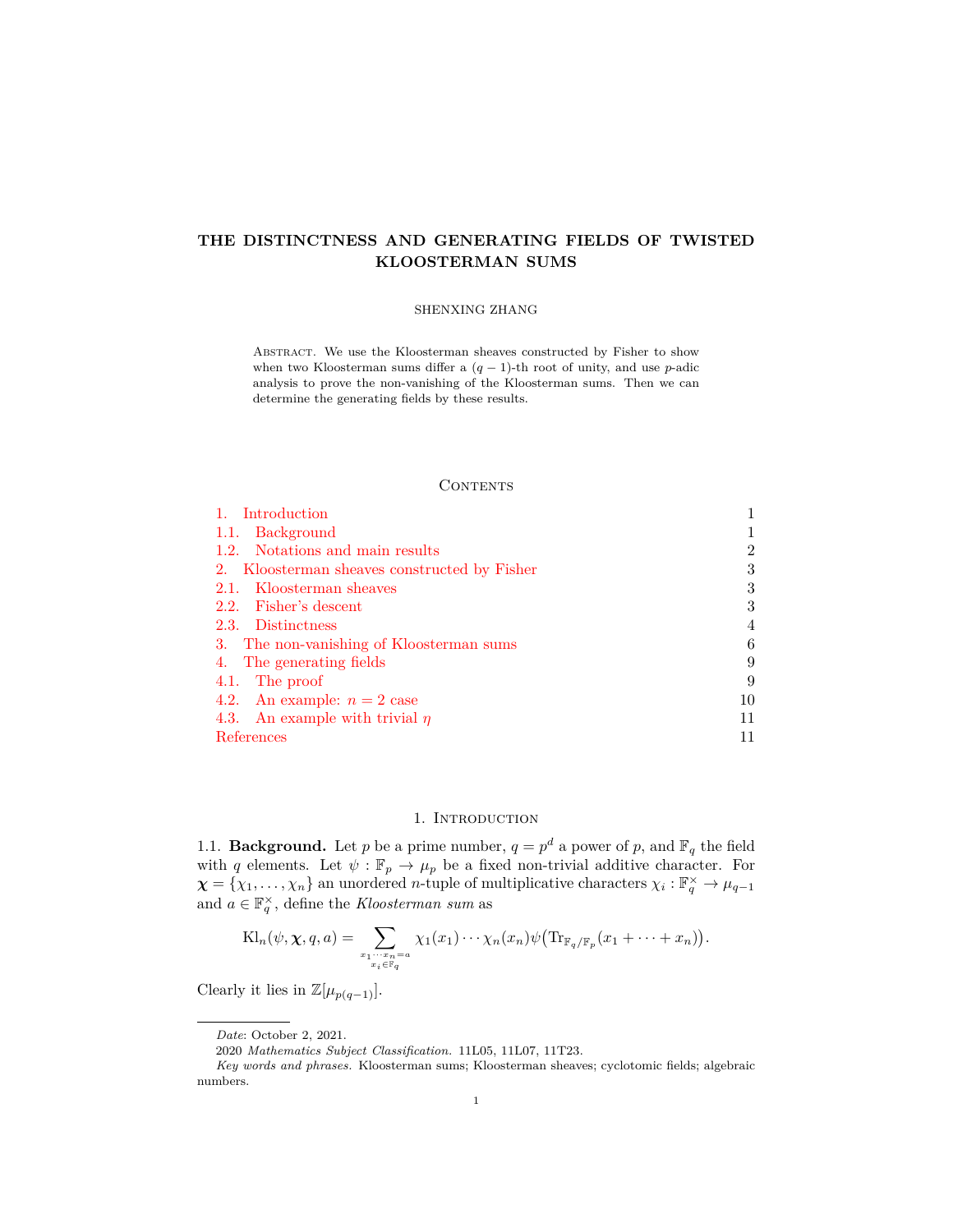When  $\chi = 1 = \{1, \dots, 1\}$  is trivial, the distinctness of Kloosterman sums is studied by many peoples. It's easy to see that

$$
a, b
$$
 conjugate  $\implies$   $\text{Kl}_n(\psi, 1, q, a) = \text{Kl}_n(\psi, 1, q, b).$ 

It's a conjecture (Ref conjecture) that the converse is true when  $p \geq nd$ , see [\[Fis92,](#page-10-2) Remark 4.28(2). This is true when  $p > (2n^{2d} + 1)^2$  in [[Fis92\]](#page-10-2), or  $p \ge (d-1)n + 2$ and  $p$  does not divide a certain integer in  $[Wan95,$  Theorem 1.3. In these cases, one can obtain that the algebraic degree of  $\text{Kl}_n(\psi, \mathbf{1}, q, a)$  is  $(p-1)/(p-1, n)$ . When  $\text{Tr}(a) \neq 0$  or the Ref conjecture holds for  $\mathbb{F}_q$ , the algebraic degree is given in [\[Wan95](#page-10-3)] and [[KRV11\]](#page-10-4).

<span id="page-1-0"></span>1.2. **Notations and main results.** In this article, we will study the twisted version. More precisely, we will study the distinctness of Kloosterman sums up to (*q −* 1)-th roots of unity, the non-vanishing and the generating fields of Kloosterman sums.

Let *m* be an integer prime to *p*, such that  $\chi_i^m = 1$  for all *i*. For any integer  $w \in \mathbb{Z}$  or  $\mathbb{Z}/m\mathbb{Z}$ , any multiplicative character  $\Lambda$  and  $\sigma \in \text{Gal}(\mathbb{F}_q/\mathbb{F}_p)$ , denote by

$$
\boldsymbol{\chi}^w = \{\chi_1^w, \cdots, \chi_n^w\}, \quad \boldsymbol{\chi}\Lambda = \{\chi_1\Lambda, \cdots, \chi_n\Lambda\}, \quad \boldsymbol{\chi}\circ\sigma = \{\chi_1\circ\sigma, \cdots, \chi_n\circ\sigma\}
$$

and  $\prod \chi = \chi_1 \cdots \chi_n$  for abbreviations. The Galois group

$$
\mathrm{Gal}(\mathbb{Q}(\mu_{pm})/\mathbb{Q}) = \left\{ \sigma_t \tau_w \mid t \in (\mathbb{Z}/p\mathbb{Z})^{\times}, w \in (\mathbb{Z}/m\mathbb{Z})^{\times} \right\},\
$$

where

$$
\sigma_t(\zeta_p) = \zeta_p^t, \quad \sigma_t(\zeta_m) = \zeta_m,
$$
  

$$
\tau_w(\zeta_p) = \zeta_p, \quad \tau_w(\zeta_m) = \zeta_m^w,
$$

for any  $\zeta_p \in \mu_p$ ,  $\zeta_{q-1} \in \mu_m$ . We will take *m* to be  $q-1$ , or

$$
c = the least common multiplier of the orders of  $\chi_i$ . (1.1)
$$

**Definition 1.1.** The *n*-tuple  $\chi$  is called *Kummer-induced* if there exsists a nontrivial character  $\Lambda$  such that  $\chi = \chi \Lambda := {\chi_1 \Lambda, \ldots, \chi_n \Lambda}$  as unordered *n*-tuples. In this case,  $\prod \chi = \prod (\chi \Lambda) = \Lambda^n \prod \chi$  and thus  $\Lambda^n = 1$ .

A basic observation tells

$$
\sigma_t \tau_w \text{Kl}_n(\psi, \chi, q, a) = \prod \chi(t)^{-w} \text{Kl}_n(\psi, \chi^w, q, at^n).
$$

To obtain its generating field, we need to know when two Kloosterman sums are same up to a  $(q-1)$ -th root of unity.

In Section 2, we will recall the construction of Kloosterman sheaves by Fisher and follow his method to show the following theorem. Denote by  $\Lambda_2$  the non-trivial quadratic character on  $\mathbb{F}_q^{\times}$ .

<span id="page-1-1"></span>**Theorem 1.2.** Let  $a, b \in \mathbb{F}_q^{\times}$  and let  $\chi$  and  $\rho$  be *n*-tuples of multiplicative char*acters.* Assume that  $\chi$ ,  $\rho$  are not Kummer-induced and neither of them is of type  $(\xi_1, \xi_1^{-1}, 1, \Lambda_2)\xi_2$ *. If*  $p > (2n^{2d} + 1)^2$  *and* 

$$
Kl_n(\psi, \chi, q, a) = \lambda Kl_n(\psi, \boldsymbol{\rho}, q, b)
$$

*for some*  $\lambda \in \mu_{q-1}$ *, then there exists*  $\sigma \in \text{Gal}(\mathbb{F}_q/\mathbb{F}_p)$  *and a multiplicative character η*, such that  $b = \sigma(a)$  and  $\rho = \eta \cdot (\chi \circ \sigma^{-1})$  as unordered tuples. Moreover, either *both Kloosterman sums vanish or*  $\eta(b) = \lambda^{-1}$ .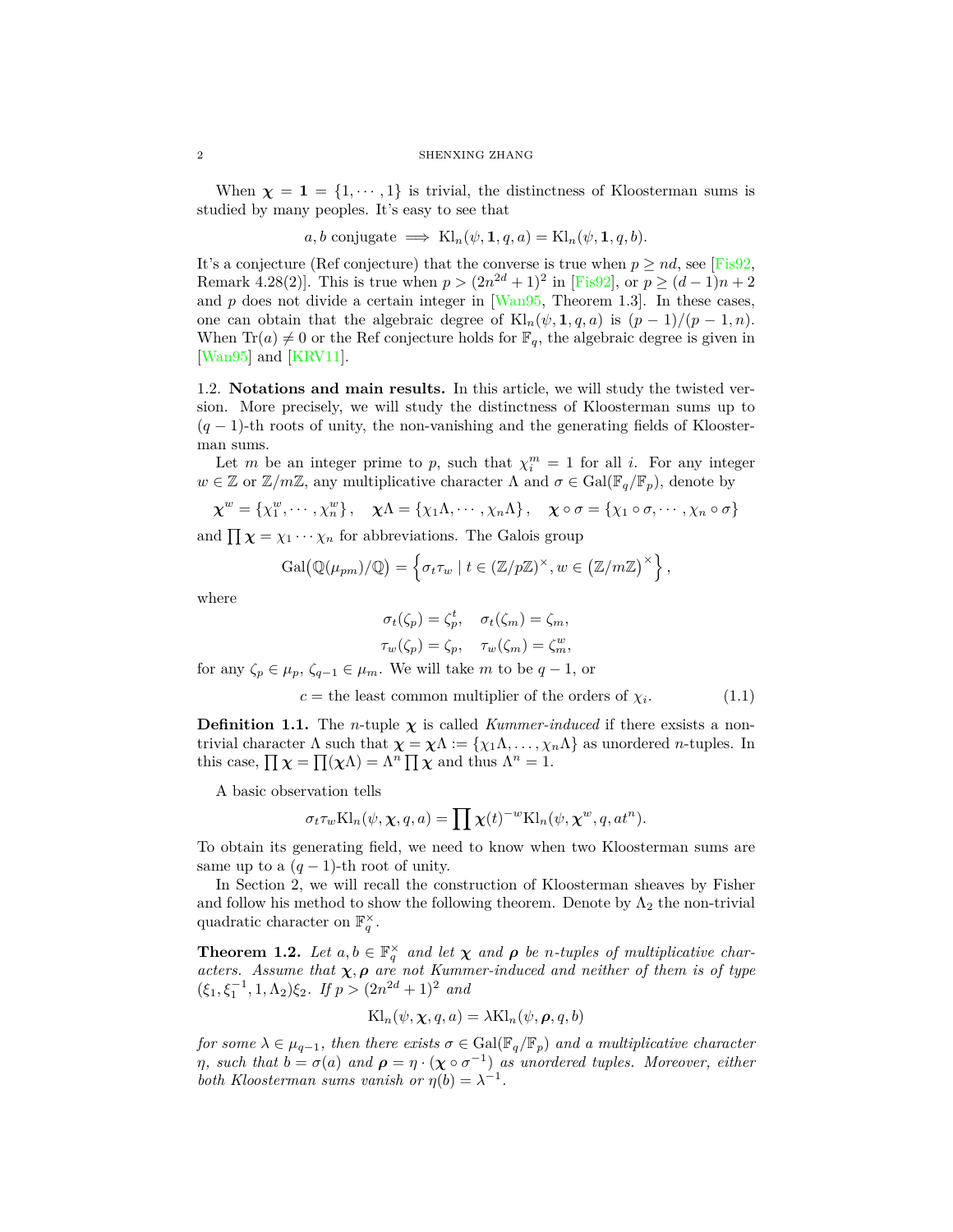In Section 3, we will prove the non-vanishing of Kloosterman sum by *p*-adic analysis. We need the following condition on  $\chi$ :

<span id="page-2-3"></span>For any 
$$
i, j, \chi_i = \chi_j
$$
 if  $\chi_i^n = \chi_j^n$ . (1.2)

That's to say,  $\chi_i = \chi_j$ , or  $\chi_i \chi_j^{-1}$  is not a character of order dividing *n*. Denote by

$$
C_{\mathbf{X}} = \max_{i,j} \text{lcm}\left(\text{ord}(\chi_i), \text{ord}(\chi_j)\right) \tag{1.3}
$$

the supremum of least common multipliers of the orders of any two characters in *χ*.

<span id="page-2-4"></span>**Theorem 1.3.** *If*  $p > (3n - 1)C_\chi - n$  *and*  $\chi$  *satisfies* [\(1.2](#page-2-3))*, then* Kl<sub>n</sub>( $\psi, \chi, q, a$ ) *is nonzero.*

In Section 4, we will discuss the generating fields and give several examples.

<span id="page-2-5"></span>**Theorem 1.4.** *If*  $p > \max\{(2n^{2d} + 1)^2, (3n - 1)C_\chi - n\}$  and  $\chi$  satisfies ([1.2](#page-2-3))*, then*  $\text{Kl}_n(\psi, \chi, q, a)$  *generates*  $\mathbb{Q}(\mu_{pc})^H$ *, where H consists of those*  $\sigma_t \tau_w$  *such that there exists an integer β and a character η satisfying*

$$
t = \lambda a_1^{\beta}, \lambda^{n_1} = 1, \ \boldsymbol{\chi}^w = \eta \boldsymbol{\chi}^{q_1^{\beta}}, \ \eta(a) = \prod \boldsymbol{\chi}^w(t).
$$

*Here*  $n_1 = (n, p - 1)$ ,  $q_1 = \# \mathbb{F}_p(a^{(p-1)/n_1})$  and  $a_1 \in \mathbb{F}_p^{\times}$  such that  $a_1^{n/n_1} =$  $\mathbf{N}_{\mathbb{F}_{q_1}/\mathbb{F}_p}(a^{(1-p)/n_1}) = a^{(1-q_1)/n_1}.$ 

#### 2. Kloosterman sheaves constructed by Fisher

<span id="page-2-1"></span><span id="page-2-0"></span>2.1. **Kloosterman sheaves.** Let  $\ell \neq p$  be a prime. We fix an embedding  $\overline{\mathbb{Q}}_{\ell} \hookrightarrow \mathbb{C}$ . Then the additive and multiplicative character  $\psi, \chi_i$  can take value both in  $\overline{\mathbb{Q}}_{\ell}$  or  $\mathbb{C}.$ 

Deligne in [[Del77,](#page-10-5) Theorem 7.8] and Katz in [[Kat88](#page-10-6), Theorem 4.11] defined the Kloosterman sheaf

$$
\mathcal{K}=\mathcal{K}l_{n,q}(\psi,\boldsymbol{\chi})
$$

on  $\mathbb{G}_m \otimes \mathbb{F}_q$ , with the following properties:

- (1) *K*l is lisse of rank *n* and pure of weight  $n-1$ .
- $(2)$  For any  $a \in \mathbb{F}_q^{\times}$ ,  $\mathrm{Tr}(\mathrm{Frob}_a, \mathcal{K}l_{\overline{a}}) = (-1)^{n-1} \mathrm{K}l_n(\psi, \chi, q, a)$ .
- $(3)$  Kl is tame at 0.
- (4) *K*l is totally wild with Swan conductor 1 at  $\infty$ . So all  $\infty$ -breaks are  $1/n$ .

*Remark* 2.1. When  $\chi$  is not Kummer-induced,  $Kl$  is not geometrically Kummerinduced. That's to say,  $\mathcal{K}$ l is not of type  $(t \mapsto t^N)_* \mathcal{F}$  for some positive integer *N*> 1 and some lisse sheaf *F* on  $\mathbb{G}_m \otimes \overline{\mathbb{F}}_q$ . See [[Fis92](#page-10-2), Theorem 2.9].

<span id="page-2-2"></span>2.2. **Fisher's descent.** In [[Fis92](#page-10-2), §3], Fisher gave a descent of Kloosterman sheaves along an extension of finite fields. For any  $a \in \mathbb{F}_q^{\times}$ , he defined a lisse sheaf  $\mathcal{F}_a(\chi)$ on  $\mathbb{G}_m \otimes \mathbb{F}_p$ , such that

- (1)  $\mathcal{F}_a(\chi)|\mathbb{G}_m \otimes \mathbb{F}_q = \otimes$  $\sigma \in$ Gal( $\mathbb{F}_q$ */* $\mathbb{F}_p$ )  $(t \mapsto \sigma(a)t^n)^* \mathcal{K}l_n(\psi \circ \sigma^{-1}, \chi \circ \sigma^{-1}).$
- (2)  $\mathcal{F}_a(\chi)$  is lisse of rank  $n^d$  and pure of weight  $d(n-1)$ .
- (3) For any  $t \in \mathbb{F}_p^{\times}$ ,  $\text{Tr}(\text{Frob}_t, \mathcal{F}_a(\chi)_{\bar{t}}) = (-1)^{(n-1)d} \text{Kl}_n(\psi, \chi, q, at^n)$ .
- (4)  $\mathcal{F}_a(\chi)$  is tame at 0 and its  $\infty$ -breaks are at most 1.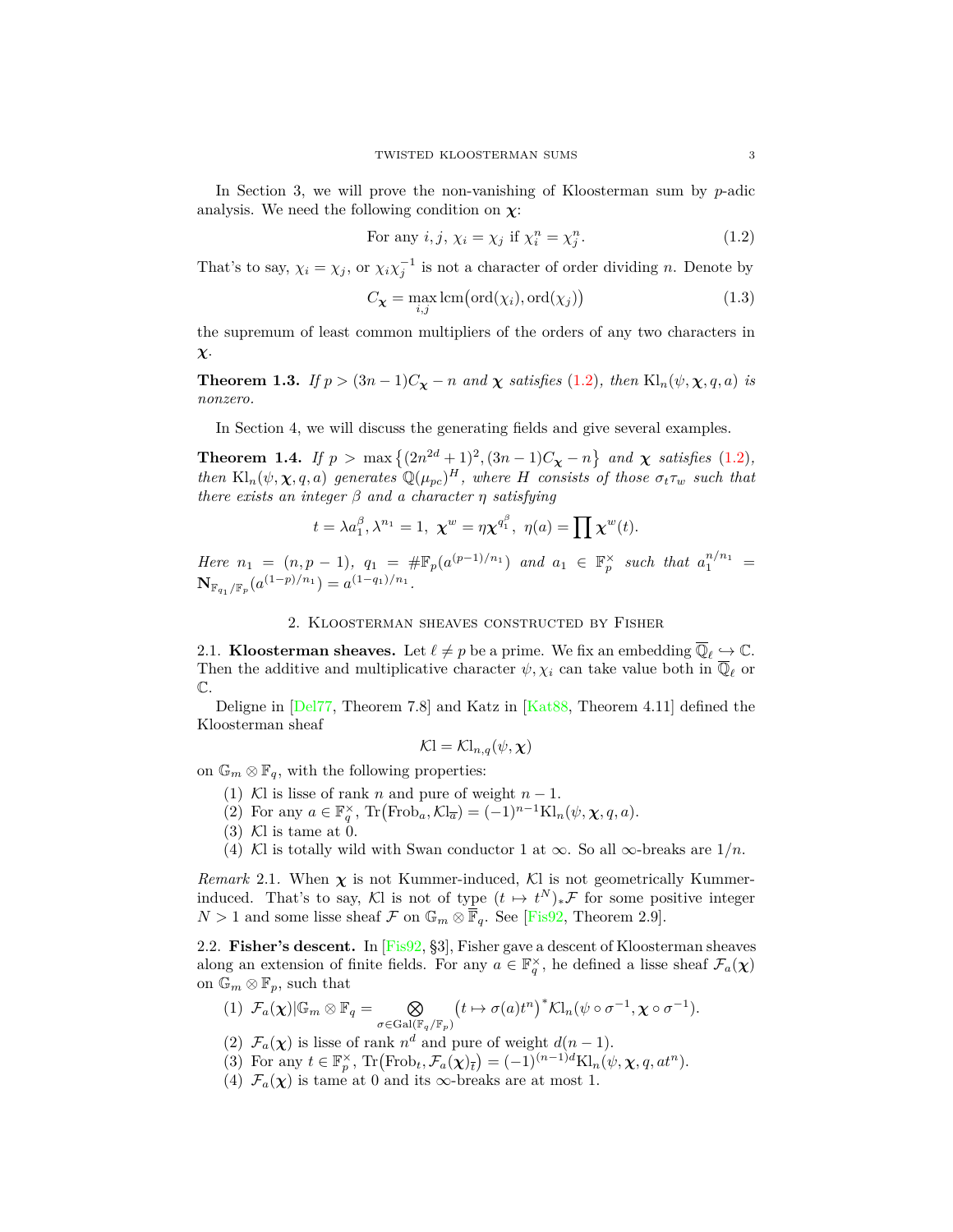#### 4 SHENXING ZHANG

Assume that  $p > 2n+1$  and  $\chi$  is not Kummer-induced. Then  $\mathcal{F}_a(\chi)$  has a highest weight with multiplicity one. Thus it has a subsheaf  $\mathcal{G}_a(\chi)$  such that, as representations of the Lie algebra  $g(\mathcal{F}_a(\chi))$ ,  $\mathcal{G}_a(\chi)$  is the irreducible sub-representation with highest weight. Moreover, it is geometrically irreducible and occurs exactly once in  $\mathcal{F}_a(\chi)$  over  $\mathbb{G}_m \otimes \mathbb{F}_p$ . See [\[Fis92](#page-10-2), Proposition 4.18].

The additive character  $\psi$  can be viewed as a character on  $\mathbb{F}_p$ -points of  $\mathbb{B} =$  $\text{Res}_{\mathbb{F}_q/\mathbb{F}_p}\mathbb{G}_a$ . It gives a rank one lisse sheaf  $L_{\psi}$  on  $\mathbb B$  constructed from the Lang torsor as in [[Kat88](#page-10-6), §4.3]. We still denote by  $L_{\psi}$  its restriction on  $\mathbb{B}^{\times}$ . Denote by  $\mathcal{L}_{\psi}$  its pull-back along  $\mathbb{G}_m \otimes \mathbb{F}_p \to \mathbb{B}^{\times}, t \mapsto t \otimes 1$ . For the multiplicative character *χ*, we can define  $\mathcal{L}_\chi$  similarly. Then for  $t \in \mathbb{F}_p^\times$ ,

$$
\text{Tr}(\text{Frob}_t, (\mathcal{L}_{\psi})_{\overline{t}}) = \psi(t), \quad \text{Tr}(\text{Frob}_t, (\mathcal{L}_{\chi})_{\overline{t}}) = \chi(t).
$$

<span id="page-3-0"></span>2.3. **Distinctness.** We will consider when

$$
Kl_n(\psi, \chi, q, a) = \lambda Kl_n(\psi, \rho, q, b)
$$

for some  $\lambda \in \mu_{q-1}$ . The argument is almost the same as in [[Fis92\]](#page-10-2), while  $\lambda = 1$  in his paper. So we will only show the difference.

<span id="page-3-1"></span>**Lemma 2.2.** Let  $\mathcal{F}, \mathcal{F}'$  be lisse sheaves on  $\mathbb{G}_m \otimes \mathbb{F}_p$  of same rank  $r$  and pure of the *same weight w.* Assume that there is a root of unity  $\lambda$  *such that for any*  $t \in \mathbb{F}_p^{\times}$ , *we have*

$$
\text{Tr}(\text{Frob}_t, \mathcal{F}_{\overline{t}}) = \lambda \text{Tr}(\text{Frob}_t, \mathcal{F}'_{\overline{t}}).
$$

*Let G be a geometrically irreducible sheaf of rank <i>s* on  $\mathbb{G}_m \otimes \mathbb{F}_p$ *, pure of weight w, such that*  $G \mid \mathbb{G}_m \otimes \overline{\mathbb{F}}_p$  *occurs exactly once in*  $\mathcal{F} \mid \mathbb{G}_m \otimes \overline{\mathbb{F}}_p$ *. Then*  $G \mid \mathbb{G}_m \otimes \overline{\mathbb{F}}_p$  *occurs at least once in*  $\mathcal{F}' \mid \mathbb{G}_m \otimes \mathbb{F}_p$ , provided that  $p > [2rs(M_0 + M_\infty) + 1]^2$ , where  $M_\eta$ *is the largest*  $\eta$ *-break of*  $\mathcal{F} \oplus \mathcal{F}'$ *.* 

*Proof.* See [[Fis92](#page-10-2), Lemma 4.9]. Assume that  $\mathcal{G} \mid \mathbb{G}_m \otimes \mathbb{F}_p$  does not occur in  $\mathcal{F}' \mid$  $\mathbb{G}_m \otimes \overline{\mathbb{F}}_p$ . We reduce to the case  $w = 0$  by a twist. We have

$$
\mathrm{Tr}(\mathrm{Frob}_t, (\mathcal{G}^\vee \otimes \mathcal{F})_{\overline{t}}) = \mathrm{Tr}(\mathrm{Frob}_t, \mathcal{G}_{\overline{t}}^\vee) \cdot \mathrm{Tr}(\mathrm{Frob}_t, \mathcal{F}_{\overline{t}})
$$

$$
= \mathrm{Tr}(\mathrm{Frob}_t, \mathcal{G}_{\overline{t}}^\vee) \cdot \lambda \mathrm{Tr}(\mathrm{Frob}_t, \mathcal{F}_{\overline{t}}') = \lambda \mathrm{Tr}(\mathrm{Frob}_t, (\mathcal{G}^\vee \otimes \mathcal{F}')_{\overline{t}}).
$$

Applying the Lefschetz Trace Formula to  $\mathcal{G}^{\vee} \otimes \mathcal{F}$  and  $\mathcal{G}^{\vee} \otimes \mathcal{F}'$ , we have

$$
\sum_{i=0}^{2} (-1)^{i} \text{Tr}(\text{Frob}_p, \text{H}_c^{i}(\mathcal{G}^{\vee} \otimes \mathcal{F})) = \lambda \sum_{i=0}^{2} (-1)^{i} \text{Tr}(\text{Frob}_p, \text{H}_c^{i}(\mathcal{G}^{\vee} \otimes \mathcal{F}')).
$$

Note that  $H_c^0 = 0$ ,

$$
\mathrm{H}^2_c(\mathcal{G}^\vee\otimes\mathcal{F})=\mathrm{Hom}(\mathcal{G},\mathcal{F})_{\pi_1^{\mathrm{geom}}(\mathbb{G}_m\otimes\overline{\mathbb{F}}_p)}(-1)
$$

is one-dimensional, pure of weight 2,

$$
\mathrm{H}^2_c(\mathcal{G}^{\vee} \otimes \mathcal{F}') = \mathrm{Hom}(\mathcal{G}, \mathcal{F}')_{\pi_1^{\mathrm{geom}}(\mathbb{G}_m \otimes \overline{\mathbb{F}}_p)}(-1) = 0,
$$

 $H_c^1(\mathcal{G}^\vee \otimes \mathcal{F}), H_c^1(\mathcal{G}^\vee \otimes \mathcal{F})$  are mixed of weight  $\leq 1$  by Weil II [\[Del80](#page-10-7)]. Therefore

$$
p = |\text{Tr}(\text{Frob}_p, \text{H}_c^2(\mathcal{G}^\vee \otimes \mathcal{F}))|
$$
  
= |\text{Tr}(\text{Frob}\_p, \text{H}\_c^1(\mathcal{G}^\vee \otimes \mathcal{F})) - \lambda \text{Tr}(\text{Frob}\_p, \text{H}\_c^1(\mathcal{G}^\vee \otimes \mathcal{F}'))|  
\leq \sqrt{p}(h\_c^1(\mathcal{G}^\vee \otimes \mathcal{F}) + h\_c^1(\mathcal{G}^\vee \otimes \mathcal{F}')).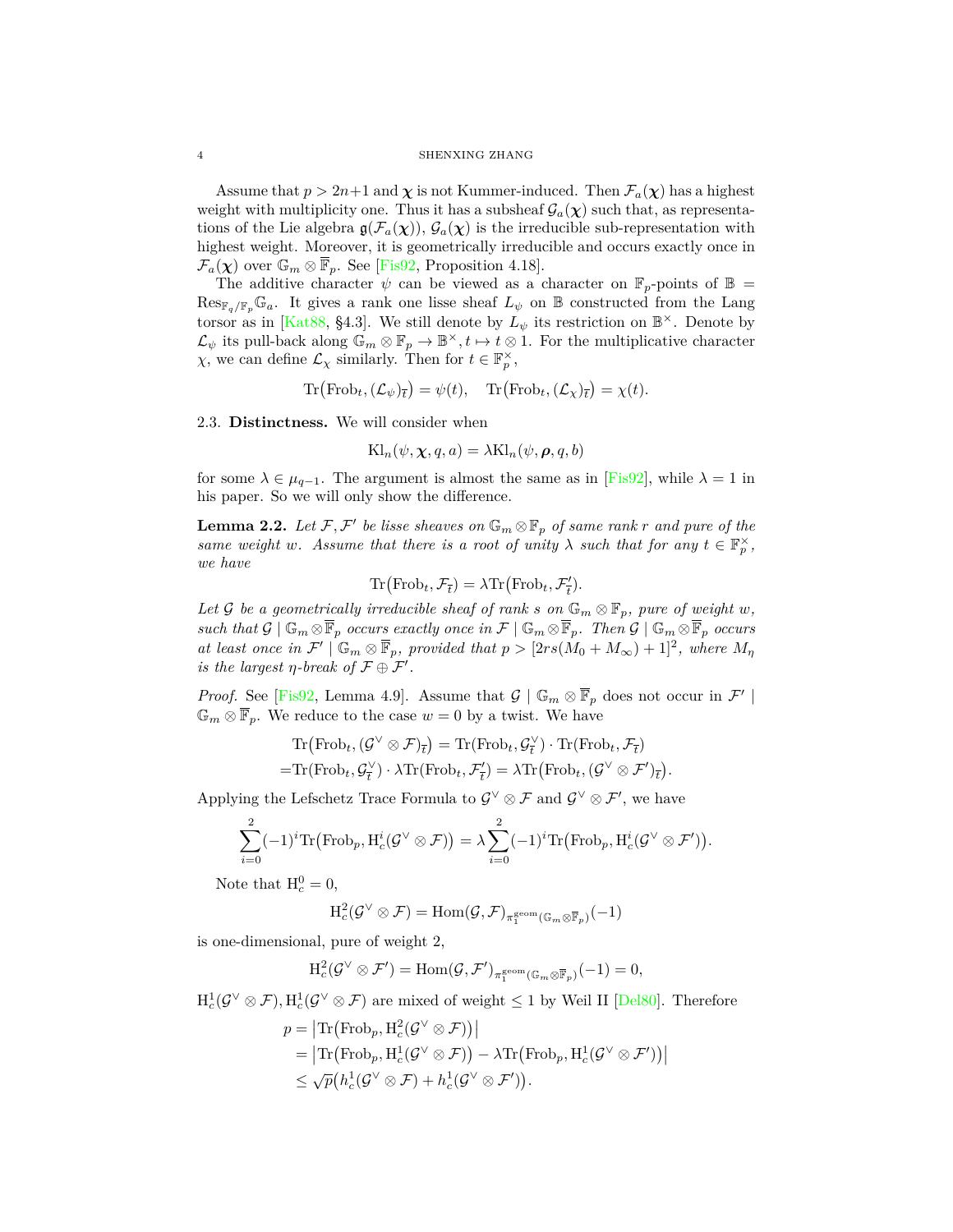By Euler-Poincaré formula,

$$
h_c^1(\mathcal{G}^{\vee} \otimes \mathcal{F}) = \text{Sw}_0(\mathcal{G}^{\vee} \otimes \mathcal{F}) + \text{Sw}_{\infty}(\mathcal{G}^{\vee} \otimes \mathcal{F}) + 1
$$
  

$$
h_c^1(\mathcal{G}^{\vee} \otimes \mathcal{F}') = \text{Sw}_0(\mathcal{G}^{\vee} \otimes \mathcal{F}') + \text{Sw}_{\infty}(\mathcal{G}^{\vee} \otimes \mathcal{F}').
$$

Therefore  $p \leq (2rs(M_0 + M_\infty) + 1)^2$ .

<span id="page-4-0"></span>**Corollary 2.3.** Let  $a, b \in \mathbb{F}_q^{\times}$  and let  $\chi$  and  $\rho$  be *n*-tuples of multiplicative char*acters*  $\chi_i, \rho_j : \mathbb{F}_q^{\times} \to \overline{\mathbb{Q}}_\ell^{\times}$ . Assume that  $p > (2n^{2d} + 1)^2$ ,  $\chi$  is not Kummer-induced *and*

$$
Kl_n(\psi, \chi, q, a) = \lambda Kl_n(\psi, \rho, q, b)
$$

*for a fixed root of unity*  $\lambda \in \mu_{q-1}$ *. Then*  $\mathcal{G}_a(\chi) \otimes \mathcal{L}_{\Pi \overline{\chi}} \mid \mathbb{G}_m \otimes \overline{\mathbb{F}}_p$  *occurs at least once in*  $\mathcal{F}_b(\rho) \otimes \mathcal{L}_{\prod \overline{\rho}} \mid \mathbb{G}_m \otimes \overline{\mathbb{F}}_p$ .

*Proof.* See [\[Fis92,](#page-10-2) Corollary 4.20]. Denote by

$$
\mathcal{F}=\mathcal{F}_a(\boldsymbol{\chi})\otimes\mathcal{L}_{\prod\overline{\boldsymbol{\chi}}},\ \mathcal{F}'=\mathcal{F}_b(\boldsymbol{\rho})\otimes\mathcal{L}_{\prod\overline{\boldsymbol{\rho}}},\ \mathcal{G}=\mathcal{G}_a(\boldsymbol{\chi})\otimes\mathcal{L}_{\prod\overline{\boldsymbol{\chi}}}.
$$

For  $t \in \mathbb{F}_p^{\times}$ , we have  $\sigma_t \lambda = \lambda$  and thus

$$
(-1)^{(n-1)d} \text{Tr} \left( \text{Frob}_t, \mathcal{F}_{\bar{t}} \right) = \prod \overline{\chi}(t) \cdot \text{Kl}_n(\psi, \chi, q, at^n) = \sigma_t \left( \text{Kl}_n(\psi, \chi, q, a) \right)
$$

$$
= \lambda \sigma_t \left( \text{Kl}_n(\psi, \rho, q, b) \right) = \lambda \prod \overline{\rho}(t) \cdot \text{Kl}_n(\psi, \rho, q, bt^n) = (-1)^{(n-1)d} \lambda \text{Tr} \left( \text{Frob}_t, \mathcal{F}'_t \right).
$$

Apply Lemma [2.2](#page-3-1) to these sheaves with  $r = s = n^d, M_0 = 0, M_\infty \le 1$ , the result then follows.  $\Box$ 

*Proof of Theorem [1.2.](#page-1-1)* By our assumptions, the Kloosterman sheaves  $\mathcal{K}l_n(\psi, \chi)$ and  $\mathcal{K}l_n(\psi, \rho)$  are not Kummer-induced by [[Fis92,](#page-10-2) Theorem 2.9]. If the connected geometric monodromy group  $G_{\text{geom}}(\mathcal{K}l_n(\psi, \chi))^{\circ} = SO(4)$ , by [[Fis92](#page-10-2), Proposition 2.10],  $n = 4$  and there is a multiplicative character  $\eta$  such that  $\bar{\chi} = \chi \eta$  as unordered 4-tuples and  $\prod \chi = \Lambda_2 \eta^{-2}$ . Since  $\chi$  is not Kummer-induced, we have  $\chi = (\xi_1, \xi_1^{-1}, 1, \Lambda_2)\xi_2$  for some  $\xi_1, \xi_2$ . This contradicts to our assumptions. Thus  $G_{\text{geom}}(\mathcal{K}l_n(\psi, \chi))^{\circ} \neq \text{SO}(4)$ . Similarly,  $G_{\text{geom}}(\mathcal{K}_n(\psi, \rho))^{\circ} \neq \text{SO}(4)$ .

As showned in  $[Fix92, Theorem 4.22]$ , we have

$$
\mathcal{G}_a(\boldsymbol{\chi}) \hookrightarrow \mathcal{F}_b(\boldsymbol{\rho}), \quad \mathcal{G}_b(\boldsymbol{\rho}) \hookrightarrow \mathcal{F}_a(\boldsymbol{\chi}),
$$

by applying Corollary [2.3](#page-4-0) twice. By following Fisher's argument step by step, there are  $\sigma \in \text{Gal}(\mathbb{F}_q/\mathbb{F}_p)$  and a multiplicative character  $\eta$ , such that  $b = \sigma(a)$  and  $\rho = \eta \cdot (\chi \circ \sigma^{-1})$  as unordered tuples. Finally,

$$
Kl_n(\psi, \boldsymbol{\rho}, q, b) = \eta(b)Kl_n(\psi, \boldsymbol{\chi}, q, a).
$$

Hence both Kloosterman sums vanish or  $\eta(b) = \lambda^{-1}$ 

.

*Remark* 2.4. In [\[Fis92](#page-10-2), Corollary 4.27], Fisher showed that if  $p > (2n^{4d} + 1)^2$  and

$$
|\mathrm{Kl}_n(\psi, \chi, q, a)| = |\mathrm{Kl}_n(\psi, \boldsymbol{\rho}, q, b)|,
$$

then  $b = \sigma(a)$ ,  $\rho = \eta \cdot (\chi \circ \sigma^{-1})$ , or  $b = (-1)^n \sigma(a)$ ,  $\rho = \eta \cdot (\chi \circ \sigma^{-1})$ .

**Corollary 2.5.** *Keeping the hypotheses of Theorem [1.2](#page-1-1). Assume that*  $\chi$  *is defined over*  $\mathbb{F}_p$ *, that's to say,*  $\chi = \chi_0 \circ \mathbf{N}_{\mathbb{F}_q/\mathbb{F}_p}$  *for some n-tuple*  $\chi_0$  *of characters on*  $\mathbb{F}_p^{\times}$ *. Then*

 $\text{KL}_n(\psi, \chi, q, a) = \lambda \text{KL}_n(\psi, \chi, q, b), \quad \lambda \in \mu_{q-1}$ 

if and only if  $b = \sigma(a)$  for some  $\sigma \in \text{Gal}(\mathbb{F}_q/\mathbb{F}_p)$ , and  $\text{Kl}_n(\psi, \chi, q, a) = \text{Kl}_n(\psi, \chi, q, b)$ .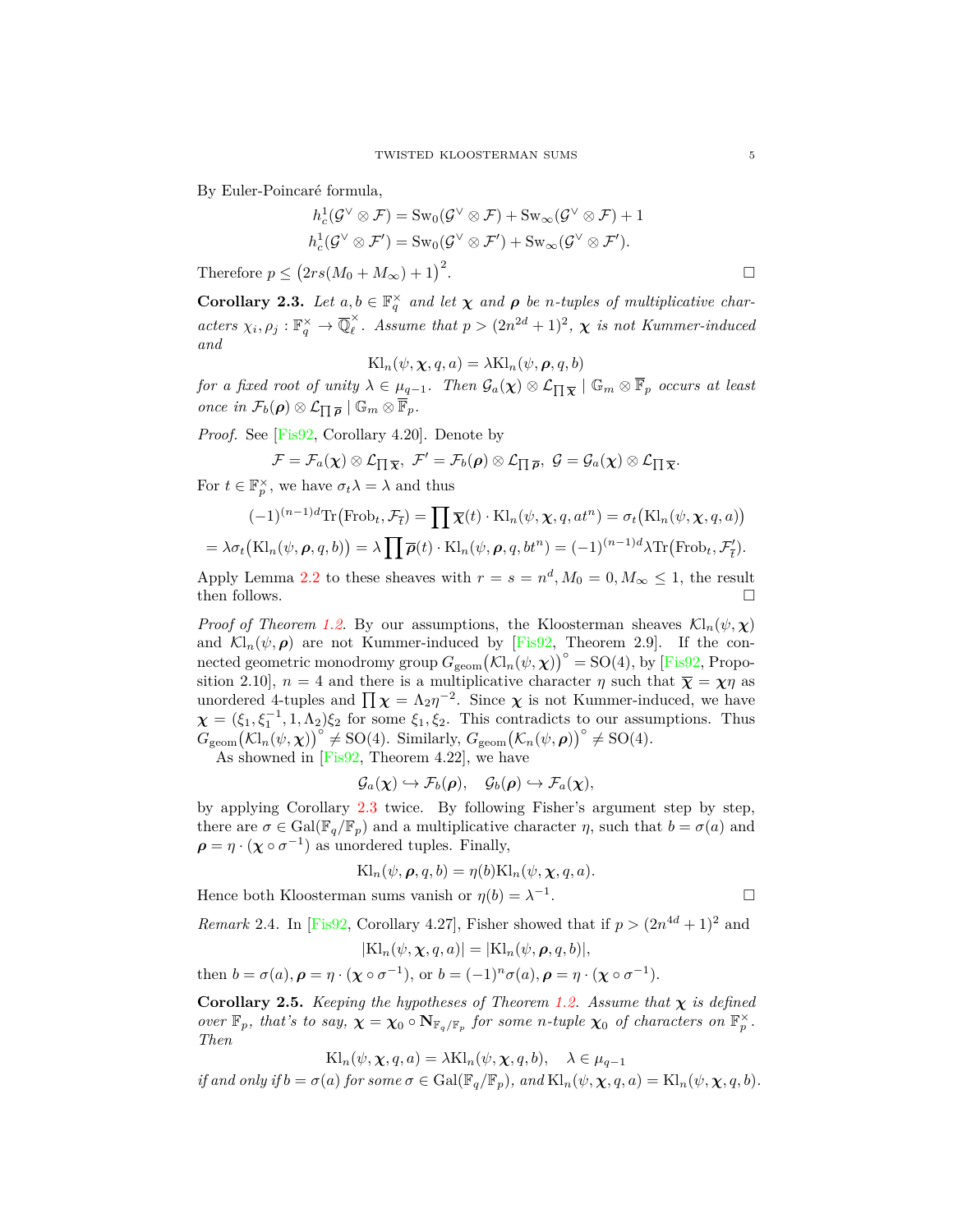#### 6 SHENXING ZHANG

*Proof.* In this case, we have  $\chi = \eta \chi$  and then  $\eta = 1$ . The result then follows easily.  $\Box$ 

#### 3. The non-vanishing of Kloosterman sums

<span id="page-5-0"></span>We will prove Theorem [1.3](#page-2-4) in this section.

*Proof of Theorem [1.3.](#page-2-4)* Let  $\mathfrak{p}$  be a prime above *p* in  $\mathbb{Q}(\mu_{q-1})$  and  $\mathfrak{P}$  the unique prime above  $\mathfrak{p}$  in  $\mathbb{Q}(\mu_{(q-1)p})$ . Let *v* the normalized  $\mathfrak{P}\text{-}\mathrm{adic}$  valuation. Once we fix an isomorphism from  $\mathbb{F}_q$  to the residue field of  $\mathfrak{p}$ , the Teichmüller lifting of the residue map at  $\mathfrak{p}$  is a primitive character of  $\mathbb{F}_q^{\times}$ , which is denoted by  $\omega$ . Denote by

$$
g(m) = \sum_{t \in \mathbb{F}_q^{\times}} \omega^{-m}(t) \psi(\text{Tr}(t))
$$

the Gauss sum. Then the Stickelberger's congruence theorem tells that

<span id="page-5-2"></span>
$$
v(g(m)) = \sum_{j=0}^{d-2} m_j,
$$
\n(3.1)

where

$$
0 \le m \le q-2
$$
,  $m = \sum_{j=0}^{d-1} m_j p^j$ ,  $0 \le m_j \le p-1$ ,

see [[Sti90\]](#page-10-8) or [[Was97](#page-10-9), Chap. 6].

For any  $1 \leq i \leq n$ , there is  $s_i$  such that  $\chi_i = \omega^{-s_i}$ . Note that

$$
\sum_{m=0}^{q-2} \omega^{-m}(x) = \begin{cases} q-1, & \text{if } x = 1; \\ 0, & \text{if } x \neq 1. \end{cases}
$$

Take  $x = x_1 \cdots x_n a^{-1}$ , we have

$$
(q-1)\text{Kl}_{n}(\psi, \chi, q, a) = \sum_{m=0}^{q-2} \omega^{m}(a) \prod_{i=1}^{n} g(m+s_{i}).
$$

There is a unique *m* such that  $v(\prod_{i=1}^n g(m+s_i))$  is minimal by Proposition [3.1.](#page-5-1) Thus the valuation of the Kloosterman sum is finite and the Kloosterman sum is nonzero.  $\Box$ 

We may assume that  $1 \leq s_i \leq q-1$  (notice the bound). Write

$$
s_i = \sum_{j=0}^{d-1} s_{ij} p^j
$$

with  $0 \leq s_{ij} \leq p-1$ .

<span id="page-5-1"></span>**Proposition 3.1.** *If*  $p > (3n - 1)C_{\chi} - n$  *and*  $\chi$  *satisfies* ([1.2\)](#page-2-3)*, then there is a unique m such that*  $v(\prod_{i=1}^n g(m+s_i))$  *is minimal.* 

*Proof.* We may assume that  $s_1 = q - 1$  for simplicity. Write

$$
m + s_i - (q - 1)\epsilon_{i, -1} = \sum_{j=0}^{d-1} m_{ij} p^j, \ 1 \le i \le n
$$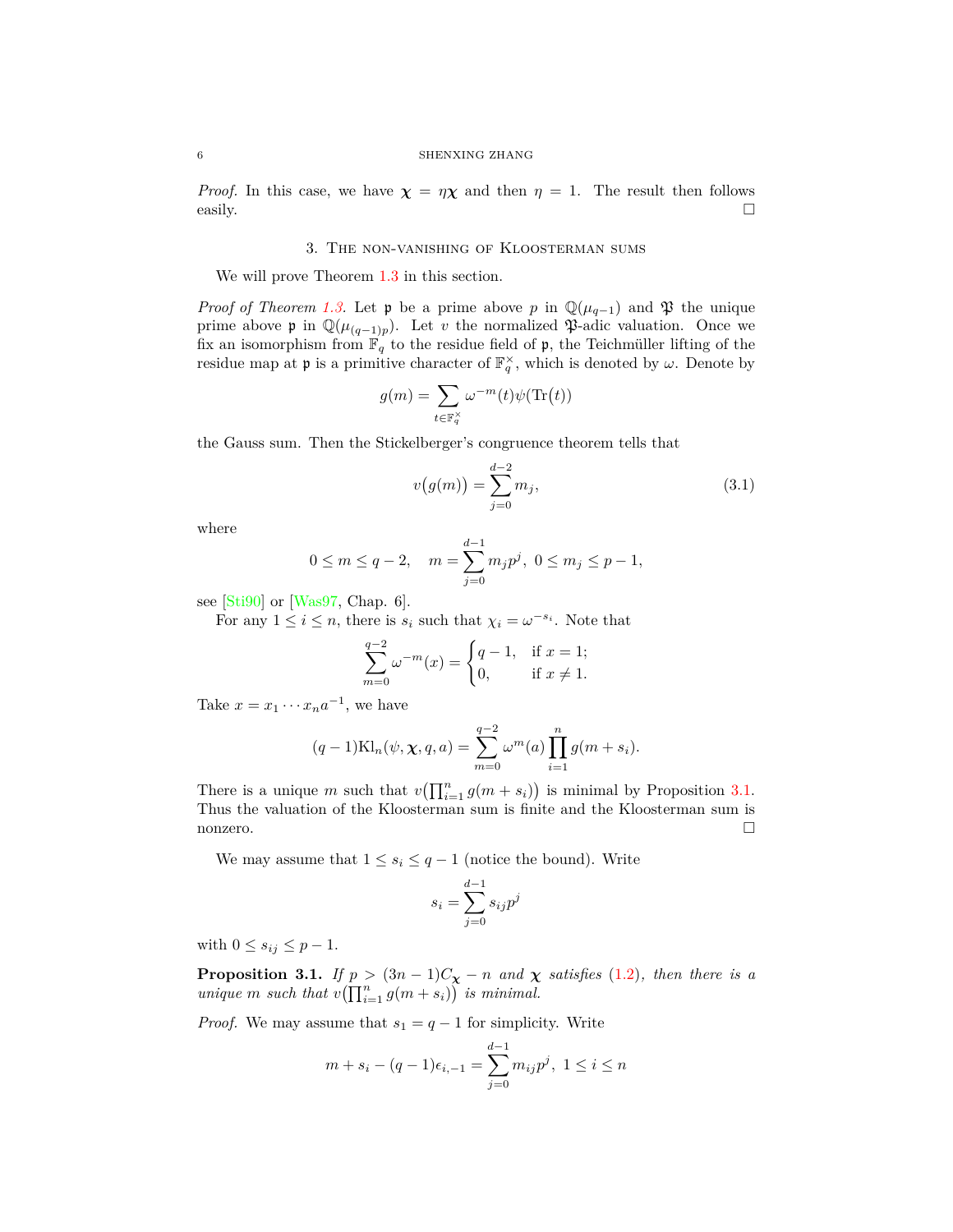where  $\epsilon_{i,-1} \in \{0,1\}$  is the integer part of  $(m+s_i)/(q-1)$  and  $0 \leq m_{ij} \leq p-1$ . Then

$$
m_{ij} = m_j + s_{ij} + \epsilon_{i,j-1} - p\epsilon_{ij}, \quad \epsilon_{ij} \in \{0, 1\}, \epsilon_{i,-1} = \epsilon_{i,k-1}
$$

and

<span id="page-6-1"></span>
$$
v\left(\prod_{i=1}^{n} g(m+s_i)\right) = \sum_{i=1}^{n} \sum_{j=0}^{d-1} m_{ij}
$$
\n(3.2)

by the Stickelberger's congruence theorem ([3.1\)](#page-5-2).

There exsits a permutation  $\sigma_j \in S_n$  such that

<span id="page-6-0"></span>
$$
s_{\sigma_j(1),j} \ge s_{\sigma_j(2),j} \ge \cdots \ge s_{\sigma_j(n),j}.\tag{3.3}
$$

By Lemma [3.2,](#page-7-0) there exists a unique  $u_j$  such that

$$
s_{\sigma_j(u_j),j} + \frac{p-1}{n} u_j = \max_{1 \le i \le n} \left\{ s_{\sigma_j(i),j} + \frac{p-1}{n} i \right\}.
$$

Moreover,

<span id="page-6-2"></span>
$$
s_{\sigma_j(u_j),j} + \frac{p-1}{n} u_j > s_{\sigma_j(i),j} + \frac{p-1}{n} i + 1
$$
\n(3.4)

for any  $i \neq u_j$ . Indeed, if  $s_{\sigma_j(u_j)} \neq s_{\sigma_j(i)}$ , then by Lemma [3.2](#page-7-0),  $s_{\sigma_j(u_j),j} \neq s_{\sigma_j(i),j}$ and this claim follows; if  $s_{\sigma_j(u_j)} = s_{\sigma_j(i)}$ , this follows from  $(p-1)/n > 1$ .

If  $s_{ij} = s_{i'j}$ , we have  $\chi_i = \chi_{i'}$  and  $\epsilon_{ij} = \epsilon_{i'j}$ . If  $s_{ij} > s_{i'j}$ , then  $s_{ij} + \epsilon_{i,j-1} \ge$ *s*<sup>*i*</sup></sup>/<sup>*j*</sup> +  $\epsilon$ <sup>*i*</sup>/<sub>*j*</sub>-1 and  $\epsilon$ <sup>*i*</sup>/<sub>*j*</sub> ≥  $\epsilon$ <sup>*i*</sup>/<sub>*j*</sub>. By [\(3.3\)](#page-6-0), there exists 0 ≤  $\mu$ <sup>*j*</sup> ≤ *n* such that

$$
\epsilon_{\sigma_j(1),j} = \dots = \epsilon_{\sigma_j(\mu_j),j} = 1, \quad \epsilon_{\sigma_j(\mu_j+1),j} = \dots = \epsilon_{\sigma_j(n),j} = 0.
$$

Notice that  $s_1 = q - 1, \epsilon_{1,k-1} = \epsilon_{1,-1} = 1$ , which means  $\mu_j \neq 0$ . Since  $\{s_{ij} + \epsilon_{i,j-1}\}_i$ has same order as  $(3.3)$  $(3.3)$  $(3.3)$ , we have

$$
m'_{j} := \min_{i} \{ m_{ij} \} = m_{j} + s_{\sigma_{j}(\mu_{j}),j} + \epsilon_{\sigma_{j}(\mu_{j}),j-1} - p.
$$

Then

$$
\sum_{i} m_{ij} = \sum_{i} (m'_{j} + p(1 - \epsilon_{ij}) + s_{ij} - s_{\sigma_j(\mu_j),j} + \epsilon_{i,j-1} - \epsilon_{\sigma_j(\mu_j),j-1})
$$

and the valuation ([3.2](#page-6-1)) is

*d−*1

$$
\sum_{i,j} m_{ij} = \sum_{i,j} (m'_j + p(1 - \epsilon_{ij}) + s_{ij} - s_{\sigma_j(\mu_j),j} + \epsilon_{i,j-1} - \epsilon_{\sigma_j(\mu_j),j-1})
$$
  
= 
$$
\sum_j (nm'_j + (p-1)(n - \mu_j) - ns_{\sigma_j(\mu_j),j} + \sum_i (s_{ij} + 1 - \epsilon_{ij} + \epsilon_{i,j-1} - \epsilon_{\sigma_j(\mu_j),j-1}))
$$
  
= 
$$
\sum_j (nm'_j + (p-1)(n - \mu_j) - ns_{\sigma_j(\mu_j),j} + \sum_i (s_{ij} + 1 - \epsilon_{\sigma_j(\mu_j),j-1})).
$$
 Write

$$
E_{\sigma_j(1),j} = \cdots = E_{\sigma_j(u_j),j} = 1, \quad E_{\sigma_j(u_j+1),j} = \cdots = E_{\sigma_j(n),j} = 0.
$$

If *m* is

$$
M = \sum_{j=0}^{d-1} M_j p^j, \quad M_j = p - s_{\sigma_j(u_j),j} - E_{\sigma_j(u_j),j-1},
$$

then  $m'_{ij} = 0, \epsilon_{ij} = E_{ij}$  and  $\mu_j = u_j$ . Denote by *V* the corresponding valuation ([3.2](#page-6-1)).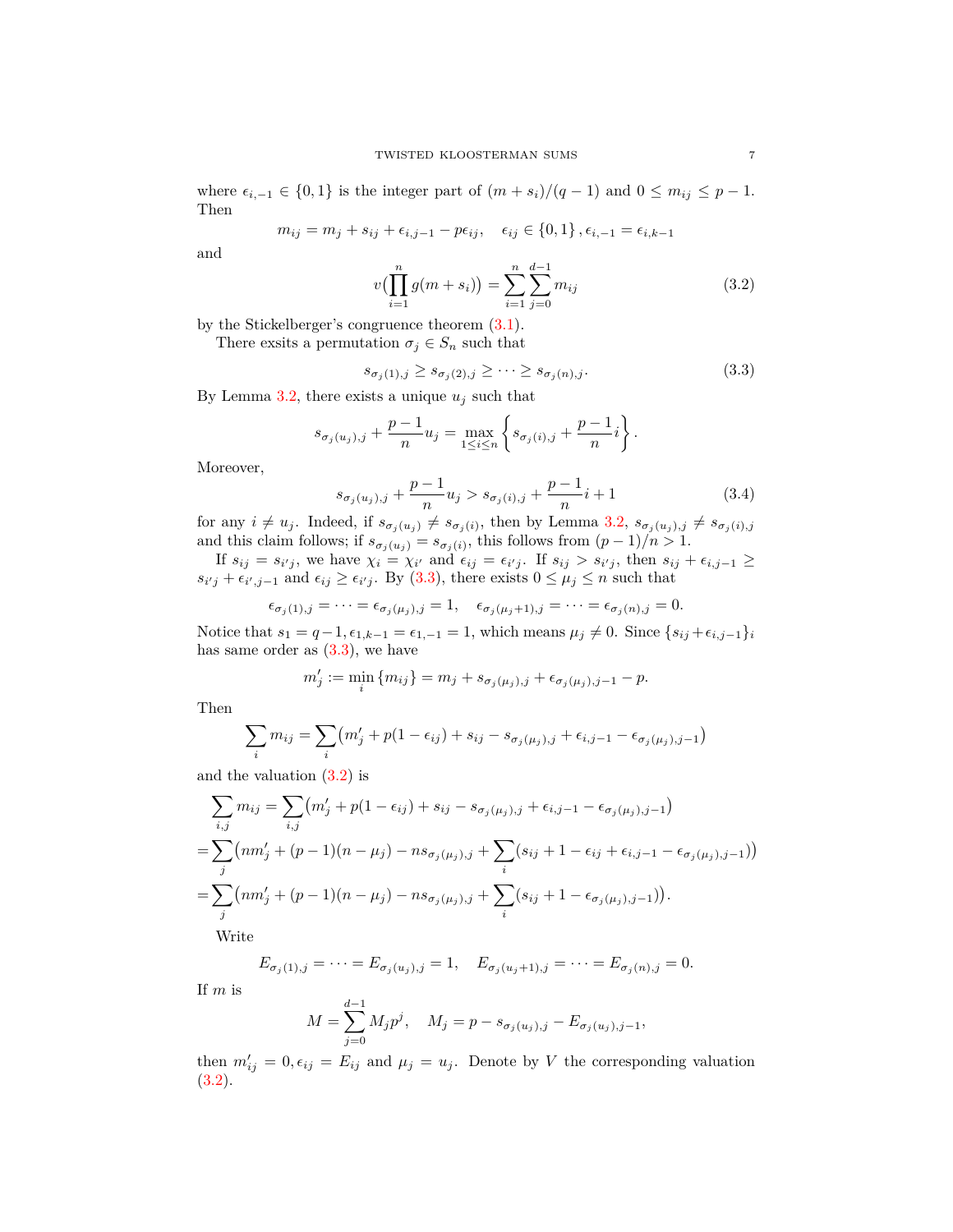If all  $\mu_j = u_j$ , then  $\epsilon_{ij} = E_{ij}$  and

$$
\sum_{i,j} m_{ij} = V + n \sum_j m'_j \ge V.
$$

If there exists *j* such that  $\mu_j \neq u_j$ , then

$$
\sum_{i,j} m_{ij} - V
$$
\n
$$
= \sum_{j} (nm'_{j} + (p-1)(n - \mu_{j}) - ns_{\sigma_{j}(\mu_{j}),j} + \sum_{i} (s_{ij} + 1 - \epsilon_{\sigma_{j}(\mu_{j}),j-1}))
$$
\n
$$
- \sum_{j} ((p-1)(n - u_{j}) - ns_{\sigma_{j}(u_{j}),j} + \sum_{i} (s_{ij} + 1 - E_{\sigma_{j}(u_{j}),j-1}))
$$
\n
$$
\geq \sum_{j} ((p-1)(u_{j} - \mu_{j}) + n(s_{\sigma_{j}(u_{j}),j} - s_{\sigma_{j}(\mu_{j}),j}) + \sum_{i} (E_{\sigma_{j}(u_{j}),j-1} - \epsilon_{\sigma_{j}(\mu_{j}),j-1}))
$$
\n
$$
\geq n \sum_{j} (s_{\sigma_{j}(u_{j}),j} + \frac{p-1}{n} u_{j} - s_{\sigma_{j}(\mu_{j}),j} - \frac{p-1}{n} \mu_{j}) + \sum_{i,j} (E_{\sigma_{j}(u_{j}),j} - \epsilon_{\sigma_{j}(\mu_{j}),j})
$$
\n
$$
= n \sum_{\mu_{j} \neq u_{j}} \sum_{j} (s_{\sigma_{j}(u_{j}),j} + \frac{p-1}{n} u_{j} - s_{\sigma_{j}(\mu_{j}),j} - \frac{p-1}{n} \mu_{j} - 1) > 0
$$

by [\(3.4](#page-6-2)). Hence the valuation [\(3.2](#page-6-1)) is minimal if and only if  $m = M$ .

<span id="page-7-0"></span>**Lemma 3.2.** *Assume that*  $p > (3n-1)C_{\chi} - n$ *. If*  $\chi_i^n \neq \chi_{i'}^n$ *, then there is no integer*  $0 \le \alpha \le n$  such that  $|s_{ij} - s_{i'j} - \frac{p-1}{n}\alpha| \le 1$ .

*Proof.* There exists *r, r′* such that

$$
s_i = \frac{(q-1)r}{C_{\mathbf{X}}}, \quad s_{i'} = \frac{(q-1)r'}{C_{\mathbf{X}}}
$$

and

$$
s_{ij} = \frac{a_{j+1}p - a_j}{C_{\mathbf{X}}}, \quad s_{i'j} = \frac{a'_{j+1}p - a'_{j}}{C_{\mathbf{X}}},
$$

where  $a_j \equiv rp^{-j}, a'_j \equiv r'p^{-j} \mod C_{\mathbf{X}}$  with  $1 \leq a_j, a'_j \leq C_{\mathbf{X}}$ . Let  $a''_j := a_j - a'_j$ . Then  $|a''_j| \leq C_\mathbf{\chi} - 1$ .

If

$$
\frac{p-1}{n}\alpha + t = s_{ij} - s_{i'j} = \frac{a''_{j+1}p - a''_j}{C_{\mathbf{X}}}
$$

for some  $0 \le \alpha \le n$  and  $|t| \le 1$ , then

$$
(na''_{j+1} - C_{\mathbf{X}}\alpha)p = na''_j - C_{\mathbf{X}}\alpha + nC_{\mathbf{X}}t.
$$

There are three cases:

• If  $na''_{j+1} - C_{\chi}a \neq 0$  and  $\alpha = n$ , then  $p \leq |(C_{\mathbf{X}} - a''_{j+1})p| = |C_{\mathbf{X}} - a''_j - C_{\mathbf{X}}t| \leq 3C_{\mathbf{X}} - 1 \leq (3n-1)C_{\mathbf{X}} - n$ since  $n \geq 2$ . • If  $na''_{j+1} - C_{\mathbf{X}} \alpha \neq 0$  and  $\alpha < n$ , then

$$
p\leq \left|na_{j}''-C_{\mathbf{X}}\alpha+nC_{\mathbf{X}}t\right|\leq n(C_{\mathbf{X}}-1)+C_{\mathbf{X}}(n-1)+nC_{\mathbf{X}}\leq (3n-1)C_{\mathbf{X}}-n.
$$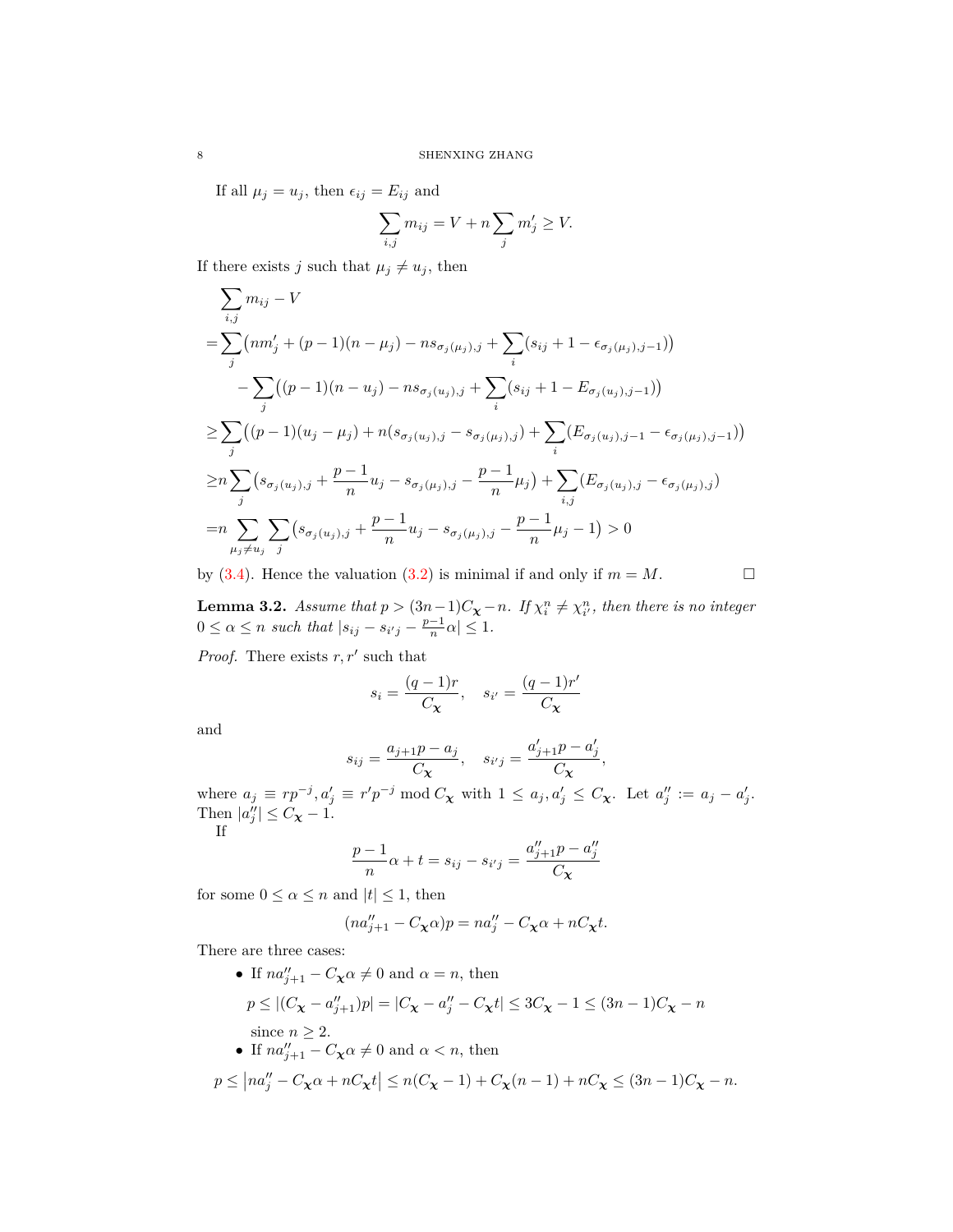• If  $na''_{j+1} - C_{\chi}\alpha = 0$ , both of  $na''_j = C_{\chi}(\alpha - nt)$  and  $na''_{j+1} = C_{\chi}\alpha$  are multipliers of  $C_{\chi}$  since  $nt \in \mathbb{Z}$ . That's to say,  $(\chi_i \chi_{i'}^{-1})^n$  is trivial and then  $\chi_i^n = \chi_{i'}^n$ .

The result then follows.  $\Box$ 

*Remark* 3.3. When  $n = 2$ ,  $p > 3C_{\chi} - 2$  is enough by a careful estimate, see [[Zha21,](#page-11-0) Lemma 3.4, Proposition 3.6].

#### 4. The generating fields

#### <span id="page-8-1"></span><span id="page-8-0"></span>4.1. **The proof.**

*Proof of Theorem [1.4.](#page-2-5)* Note that if  $\chi$  is Kummer-induced, there is a non-trivial character  $\Lambda$  such that  $\chi = \chi \Lambda$  and  $\Lambda^n = 1$ . Thus there exists  $i \neq j$  such that  $\chi_i = \chi_j \Lambda$  and  $\chi_i^n = \chi_j^n$ , which contradicts to our assumptions. Certainly,  $\chi =$  $(\xi_1, \xi_1^{-1}, 1, \Lambda_2)\xi_2$  is also impossible.

By Theorem [1.2](#page-1-1), [1.3,](#page-2-4) the fact

$$
\sigma_t \tau_w \text{Kl}_n(\psi, \chi, q, a) = \prod \chi^{-w}(t) \text{Kl}_n(\psi, \chi^w, q, at^n),
$$

and  $t^p = t$ , we have

$$
t^{n} = a^{1-p^{k}}, \mathbf{x}^{w} = \eta \mathbf{x}^{p^{k}}, \eta(a) = \prod \mathbf{x}^{w}(t)
$$

for some integer *k*.

Recall that  $n_1 = (n, p - 1)$ . Denote by  $b = a^{(1-p)/n_1}$ . Then  $q_1 = p^{d_1}$  where  $d_1$  is the degree of *b*. Write  $n = n_1 n_2$  and  $n_0 \equiv n_2^{-1} \mod (p-1)$ . Then

$$
t^{n_1} = t^{nn_0} = a^{n_0(1-p^k)} = b^{n_0n_1(p^k-1)/(p-1)}
$$

and

$$
1 = t^{p-1} = b^{n_0(p^k - 1)}.
$$

Since the degree of  $b^{n_0}$  is  $d_1$ , the same as the degree of *b*, we have  $k = d_1 \beta$  for some integer  $\beta$ . Conversely, if  $k = d_1 \beta$  and  $b^{n_0(p^k-1)} = 1$ , then

$$
t^{n_1}=b^{n_0n_1(p^k-1)/(p-1)}=a_1^{n_1(p^k-1)/(p^{d_1}-1)}=a_1^{n_1\beta}
$$

has solutions  $t = \lambda a_1^{\beta}$  for some  $\lambda^{n_1} = 1$ .

Recall  $c \mid (q-1)$  is the least common multiplier of orders of  $\chi_i$ . By abuse of notations, we also denote by  $\tau_w \in \text{Gal}(\mathbb{Q}(\mu_{pc})/\mathbb{Q})$  for  $w \in (\mathbb{Z}/c\mathbb{Z})^{\times}$  similarly.

*Remark* 4.1. Fix  $q$ ,  $\chi$ ,  $a$  and assume that  $\chi$  satisfies [\(1.2](#page-2-3)). Consider the Kloosterman sums

$$
S_k = \mathrm{Kl}(\psi, \chi \circ \mathbf{N}_{\mathbb{F}_{q^k}/\mathbb{F}_q}, q^k, a).
$$

By Theorem [1.4,](#page-2-5) if  $p > \max\{(2n^{2dk} + 1)^2, (3n - 1)C_{\chi} - n\}$ , then  $\mathbb{Q}(S_k) = \mathbb{Q}(\mu_{pc})^H$ , where *H* consists of those  $\sigma_t \tau_w$  such that there exists an integer  $\beta$  and a character *η* on  $\mathbb{F}_q^{\times}$  satisfying

<span id="page-8-2"></span>
$$
t = \lambda a_1^{\beta}, \lambda^{n_1} = 1, \quad \chi^w = \eta \chi^{q_1^{\beta}}, \quad \eta(a) = \gamma \cdot \prod \chi^w(t), \gamma^k = 1. \tag{4.1}
$$

Thus  $\mathbb{Q}(S_k) = \mathbb{Q}(S_{k-c})$  since  $\gamma^c = 1$ . The *L*-function

$$
L(T) = \exp\left(\sum_{k=1}^{\infty} \frac{T^k}{k} S_k\right)
$$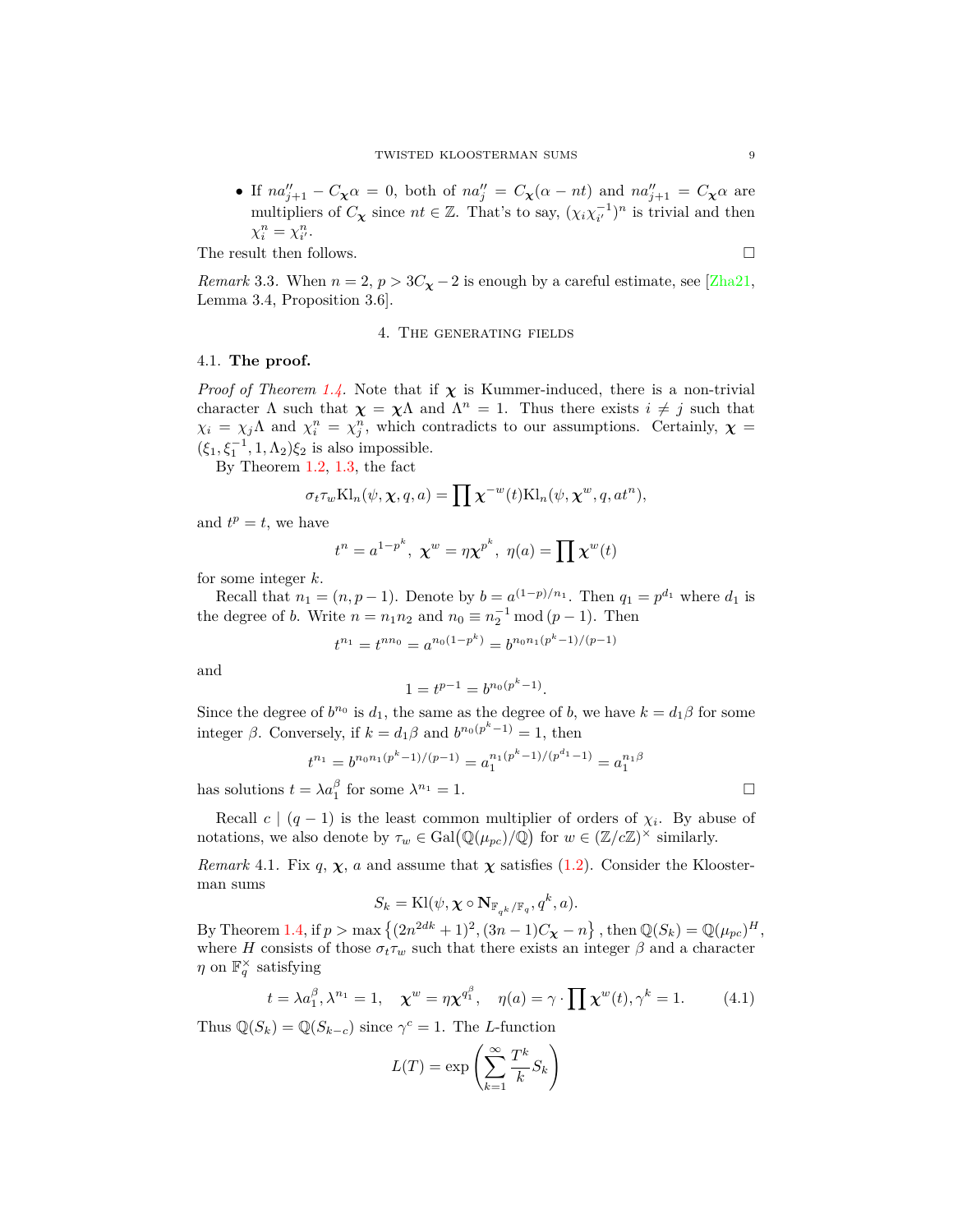is a rational function over  $\mathbb{Q}(\zeta_{p(q-1)})$  by the Dwork-Bombieri-Grothendick rationality theorem. Thus the sequence  ${S_k}_k$  is linear recurrence sequence. As shown in [\[WY20](#page-11-1), Theorem 3], the sequence  $\{ \mathbb{Q}(S_k) \}_{k \geq N}$  is periodic of period *r* for some *N*. Thus if  $p > \max\left\{ \left(2n^{2d(N+r)} + 1\right)^2, \left(3n - 1\right)C_\mathbf{X} - n\right\}$ , the generating field of  $S_k$  is determined by ([4.1](#page-8-2)) for any *k*. For this purpose, we need to decrease the bound  $(2n^{2d} + 1)^2$  and estimate the period *r* and *N*. We guess that  $S_k$  has the predicted generating field if *p >* 3*ndc*.

We will end our paper with two examples.

### <span id="page-9-0"></span>4.2. An example:  $n = 2$  case.

**Proposition 4.2.** *Let*  $\chi = \{1, \chi\}$ *, where*  $\chi$  *is a multiplicative character of order*  $c \neq 2$ *. If*  $p > \max\{(2^{2d+1} + 1)^2, 5c - 2)\}$ , then Kl( $\psi, \chi, p^d, a$ ) generates  $\mathbb{Q}(\mu_{pc})^H$ , *where*

$$
H = \begin{cases} \langle \tau_{q_1} \sigma_{a_1}, \sigma_{-1}, \tau_{-1} \rangle, & \text{if } \chi(-1) = 1, \chi(a) = 1; \\ \langle \tau_{-q_1} \sigma_{a_1}, \sigma_{-1} \rangle, & \text{if } \chi(-1) = 1, \chi(a) = \chi(a_1) = -1; \\ \langle \tau_{q_1^{\alpha}} \sigma_{a_1^{\alpha}}, \sigma_{-1} \rangle, & \text{if } \chi(-1) = 1, \chi(a)^{\alpha} \neq 1; \\ \langle \tau_{q_1} \sigma_{-a_1}, \tau_{-1} \sigma_{-1} \rangle, & \text{if } \chi(-1) = -1, \chi(a) = \chi(a_1) = -1; \\ \langle \tau_{q_1} \sigma_{a_1}, \tau_{-1} \rangle & \text{if } \chi(-1) = -1, \chi(a) = 1; \\ \langle \tau_{q_1} \sigma_{a_1}, \tau_{-1} \sigma_{-1} \rangle, & \text{if } \chi(-1) = -1, \chi(a) = -1, \chi(a_1) = 1; \\ \langle \tau_{q_1^{\alpha}} \rangle, & \text{if } \chi(-1) = -1, 2 \mid \alpha, \chi(a) \neq \pm 1; \\ \langle \tau_{q_1^{\alpha}} \sigma_{a_1^{\alpha}} \rangle, & \text{if } \chi(-1) = -1, 2 \nmid \alpha, \chi(a) \neq \pm 1. \end{cases}
$$

*is a subgroup of* Gal( $\mathbb{Q}(\mu_{pc})/\mathbb{Q}$ ),  $q_1 = \# \mathbb{F}_p(a^{(1-p)/2})$ ,  $a_1 = a^{(1-q_1)/2}$  *and*  $\alpha$  *is the order of*  $\chi(a_1) \in \mu_{p-1}$ *.* 

*Proof.* We have

$$
\boldsymbol{\chi}^w = \{1, \chi^w\} = \eta \boldsymbol{\chi}^{q_1^\beta} = \left\{\eta, \eta \chi^{q_1^\beta}\right\}.
$$

There are two cases:

(a) If  $\eta = 1, \chi^w = \chi^{q_1^{\beta}}$ , then  $w \equiv q_1^{\beta} \mod c$ . Since  $\eta(a) = \chi^w(t)$ , we have  $1 = \chi(t) =$  $\chi(\pm a_1^{\beta})$ .

(b) If  $\eta = \chi^w, \eta \chi^{q_1^{\beta}} = 1$ , then  $w \equiv -q_1^{\beta} \text{ mod } c$ . Since  $\eta(a) = \chi^w(t) = \chi(t)^{-1}$  and  $t = \pm a_1^{\beta}$ , we have  $\chi(a) = \chi(t) = \chi(\pm a_1^{\beta})$ . Since  $a_1 = a^{(1-q_1)/2} \in \mathbb{F}_p^{\times}$ , we have

$$
\chi(a_1)^2 = \chi(a)^{1-q_1} = \chi(a_1)^{(1-q_1)\beta} = 1.
$$

Thus  $\chi(a_1) = \pm 1$  and  $\alpha = 1$  or 2.

Case  $\chi(-1) = 1$ : In case (a),  $\beta = \alpha m$  for some *m* and  $w \equiv q_1^{\alpha m}, t = \pm a_1^{\alpha m}$ . In case (b), if  $\alpha = 1$ ,  $\chi(a_1) = \chi(a) = 1$ , then  $w \equiv -q_1^m$ ,  $t = \pm a_1^m$ ; if  $\alpha = 2$ ,  $\chi(a_1) = \chi(a) = -1$ , then  $w \equiv -q_1^{1+2m}, t = \pm a_1^{1+2m}$ .

Case  $\chi(-1) = -1$  and 2 |  $\alpha$ : In case (a),  $w \equiv q_1^{\alpha m}, t = a_1^{\alpha m}$  or  $w \equiv q_1^{\alpha (m+1/2)}, t =$  $-a_1^{\alpha(m+1/2)}$ . In case (b),  $\alpha = 2$ ,  $\chi(a) = \chi(a_1) = -1$ . Then  $w \equiv -q_1^{1+2m}$ ,  $t = a_1^{1+2m}$ or  $w \equiv -q_1^{2m}, t = -a_1^{2m}.$ 

Case  $\chi(-1) = -1$  and  $2 \nmid \alpha$ : In case (a),  $w \equiv q_1^{\alpha m}, t = a_1^{\alpha m}$ . In case (b),  $\alpha = 1$  and  $\chi(a_1) = 1$ . If  $\chi(a) = 1$ , then  $w \equiv -q_1^m$ ,  $t = a_1^m$ ; if  $\chi(a) = -1$ , then  $w \equiv -q_1^m, t = -a_1^m$ .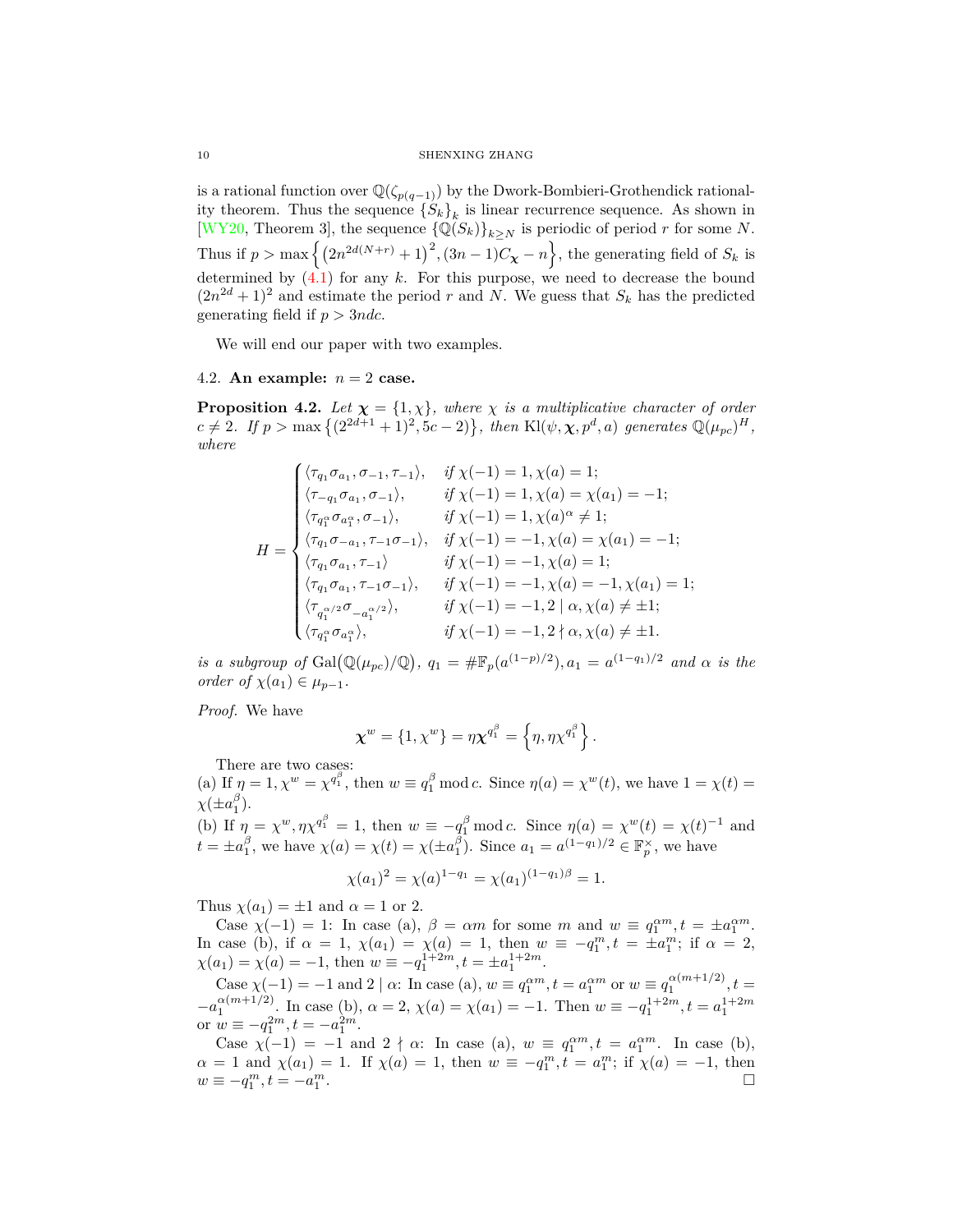**Example 4.3.** If  $a \in \mathbb{F}_p^{\times}$ , then  $q_1 = p, \alpha = 1$  or 2. One can easily obtain that

$$
H = \begin{cases} \langle \tau_p, \tau_{-1}, \sigma_{-1} \rangle, & \text{if } \chi(-1) = 1 \text{ and } \chi(a) = 1; \\ \langle \tau_p, \sigma_{-1} \rangle, & \text{if } \chi(-1) = 1 \text{ and } \chi(a) = -1; \\ \langle \tau_p, \tau_{-1} \rangle, & \text{if } \chi(-1) = -1 \text{ and } \chi(a) = 1; \\ \langle \tau_p, \tau_{-1}\sigma_{-1} \rangle, & \text{if } \chi(-1) = -1 \text{ and } \chi(a) = -1; \\ \langle \tau_p \rangle, & \text{if } \chi(-1) = -1 \text{ and } \chi(a) \neq \pm 1. \end{cases}
$$

This drops the combinatorial condition on  $(p, d)$  and the non-vanishing condition on  $\text{Tr}(a)$  in [[Zha21](#page-11-0), Theorems 1.1, 1.3], while we require that p is large with respect to *d*.

*Remark* 4.4*.* When  $\chi = \Lambda_2$ ,  $\Lambda_2(a) = 1$ , if we assume that Tr $(\sqrt{a}) \neq 0$ , then the Kloosterman sum generates  $\mathbb{Q}(\mu_p)^+$  if  $\chi(-1) = 1$ ;  $\mathbb{Q}(\mu_p)$  if  $\chi(-1) = -1$ . See  $[Zha21, Theorem 1.1(1)].$  $[Zha21, Theorem 1.1(1)].$ 

## <span id="page-10-0"></span>4.3. **An example with trivial** *η***.**

**Example 4.5.** Let  $\chi$  be a *n*-tuple containing **1** and satisfying [\(1.2](#page-2-3)). Assume that  $\chi_i, \chi_j$  have same multiplicities only if  $\chi_i = \chi_j$ . It's easy to see that  $\eta = 1$  and  $\chi_i^w = \chi_i^{q_i^{\beta}}$ . Thus  $w \equiv q_1^{\beta} \mod c$ . Write  $\chi = \prod \chi$  and denote by  $\ell$  the minimal positive integer such that

$$
\chi(a_1)^\beta \in \{\chi(\lambda) \mid \lambda^{n_1} = 1\}.
$$

Write  $\chi(a_1)^{\ell} = \chi(\lambda_0^{-1})$  and  $t_0 = \lambda_0 a_1^{\ell}$ . If  $t = \lambda_1 a_1^{\beta}$  for some  $\lambda_1^{n_1} = 1$  with  $\chi(t) =$ 1, then  $\beta = \ell m$  and  $t = \lambda t_0^m$  for some  $\lambda^{n_1} = 1$  and  $\chi(\lambda) = 1$ . Hence if  $p >$  $\max\left\{(2n^{2d}+1)^2,(3n-1)C_{\chi}-n)\right\}$ , then Kl( $\psi, \chi, p^d, a$ ) generates  $\mathbb{Q}(\mu_{pc})^H$ , where

$$
H=\langle \tau_{q_1^\ell}\sigma_{t_0},\sigma_\lambda\mid \lambda^{n_1}=1, \prod \chi(\lambda)=1\rangle.
$$

**Acknowledgments.** This work is partially supported by NSFC (Grant No. 12001510), the Fundamental Research Funds for the Central Universities (No. WK0010000061) and Anhui Initiative in Quantum Information Technologies (Grant No. AHY150200).

### <span id="page-10-1"></span>**REFERENCES**

- <span id="page-10-5"></span>[Del77] P. Deligne. *Cohomologie étale*, volume 569 of *Lecture Notes in Mathematics*. Springer-Verlag, Berlin, 1977. Séminaire de géométrie algébrique du Bois-Marie SGA  $4\frac{1}{2}.$
- <span id="page-10-7"></span>[Del80] Pierre Deligne. La conjecture de Weil. II. *Inst. Hautes Études Sci. Publ. Math.*, 52:137– 252, 1980.
- <span id="page-10-2"></span>[Fis92] Benji Fisher. Distinctness of Kloosterman sums. In *p-adic methods in number theory and algebraic geometry*, volume 133 of *Contemp. Math.*, pages 81–102. Amer. Math. Soc., Providence, RI, 1992.
- <span id="page-10-6"></span>[Kat88] Nicholas M. Katz. *Gauss sums, Kloosterman sums, and monodromy groups*, volume 116 of *Annals of Mathematics Studies*. Princeton University Press, Princeton, NJ, 1988.
- <span id="page-10-4"></span>[KRV11] Keijo Kononen, Marko Rintaaho, and Keijo Väänänen. On the degree of a kloosterman sum as an algebraic integer. *arXiv: Number Theory*, page 6, 2011.
- <span id="page-10-8"></span>[Sti90] L. Stickelberger. Ueber eine Verallgemeinerung der Kreistheilung. *Math. Ann.*, 37(3):321–367, 1890.
- <span id="page-10-3"></span>[Wan95] Da Qing Wan. Minimal polynomials and distinctness of Kloosterman sums. *Finite Fields Appl.*, 1(2):189–203, 1995. Special issue dedicated to Leonard Carlitz.
- <span id="page-10-9"></span>[Was97] Lawrence C. Washington. *Introduction to cyclotomic fields*, volume 83 of *Graduate Texts in Mathematics*. Springer-Verlag, New York, second edition, 1997.